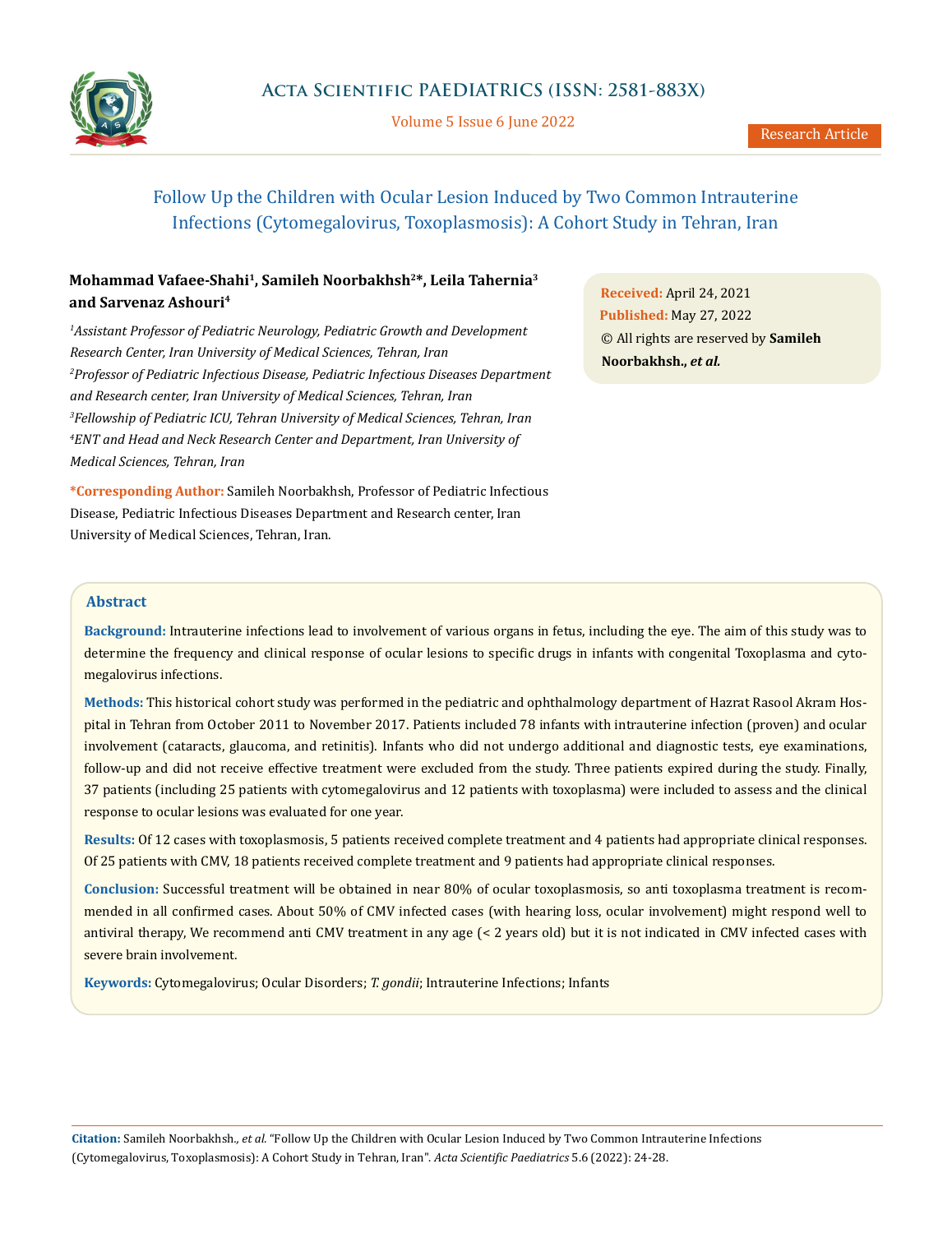#### **Introduction**

Congenital or intrauterine infections are significantly important in all countries around the world in terms of prenatal control and postpartum diagnosis. Despite widespread use of vaccines to control common childhood infections, even in developed countries, infections such as cytomegalovirus, herpes, and other respiratory viruses or parasites such as toxoplasmosis cannot be prevented and may result in intrauterine infection syndrome in infants. The prevalence of cytomegalovirus in the world is between 40 and 100%. *Toxoplasma* is an important cause of intrauterine infection in neonates.

The prevalence of anti-toxoplasma antibodies varies in women of childbearing age in every country and even in different parts of a country [1-4]. The classic characteristics of congenital infections includes fever, hydrocephalus, microcephalus, hepatosplenomegaly, icter, seizure, chorioretinitis, cerebral calcification, and increased protein and mononuclear pleocytosis in cerebrospinal fluid [5]. It seems that the probability of developing congenital toxoplasmosis is much higher in Iran compared to the United States, about more than 60 to 80 times [6,7].

According to the studies conducted in Iran similar to other countries, cytomegalovirus is one of the most common intrauterine infections. The previous studies in Rasool Akram hospital with the aim of neonatal screening had shown that cytomegalovirus was more common but had milder symptoms compared to other causes of TORCH [8]. In Iran, toxoplasmosis screening has not yet been performed, while the incidence of toxoplasmosis is so high to be screened. Prenatal screening can help identify mothers who are susceptible to infection. Screening for antibodies enables early prevention of toxoplasmosis infection in which dietary habits and hygiene practices are clearly identified as risk factors [9]. Recent studies have shown that frequency of immunoglobulin (Ig)G and M against toxoplasmosis were 44.1% and 1% respectively which was less than frequency in mothers. In all cases, the polymerase chain reaction (PCR) of the cerebrospinal fluid was negative. The most common symptoms of congenital infection were ocular (50%) and cerebral (50%) symptoms [10].

#### **Purpose of the Study**

The purpose of this study was to determine the frequency and rate of response to treatment in ocular lesions in children with various types of intrauterine infections.

#### **Methods**

The current historical cohort study was performed on all children aged up to 2 years referred to the clinic of ophthalmology department of the Rasool Akram Hospital in Tehran to diagnose and treat important ophthalmic problems from October 2011 to November 2017.

This study has adhered to the principles of Helsinki and has been approved by the ethics committee of the Infectious Diseases Research Center of Children affiliated with Iran University of Medical Sciences with code of 9321165001. Data from all individuals was also retained by the researchers. The all taken measures were after receiving informed consent from parents and all were completely necessary and very helpful for the diagnosis and treatment of referred patients.

**Cases definition:** Children with ocular lesions caused by intrauterine CMV and toxoplasmosis infections were included in this study.

All patients with eye lesions were followed regularly. Follow up sessions for at least a whole year were recorded in the file and the results of ophthalmology examinations were recorded and finally evaluated. After this stage, all patients were referred to pediatrician in order to filling out the questionnaire, conducting additional evaluations according to the history and clinical examination, performing additional tests (if necessary) and finally study variables. The possible causes of ophthalmic lesions were identified. After diagnosing the site of involvement inside of the eye in each patient (retinitis, glaucoma, cataract) for final diagnosis, determining the cause of ophthalmic lesions, examining other systemic problems in the child, all were referred to a pediatric clinic. Ultimately, in some patients intrauterine infection was diagnosed.

**Exclusion criteria:** Patients who did not reach the final diagnosis, despite the available examinations, did not undergo additional and diagnostic tests and were excluded did from our study. Those who acted contrary to the ophthalmologist prescribed instructions for treatment or follow-up were excluded as well from the study.

**Statistic:** The frequency for the qualitative variables was expressed based on the mean and standard deviation and for the qualitative variables as the percentage. Comparison between quantitative variables was performed by Student's t-test and comparisons between qualitative variables were also performed using

**Citation:** Samileh Noorbakhsh*., et al.* "Follow Up the Children with Ocular Lesion Induced by Two Common Intrauterine Infections (Cytomegalovirus, Toxoplasmosis): A Cohort Study in Tehran, Iran". *Acta Scientific Paediatrics* 5.6 (2022): 24-28.

25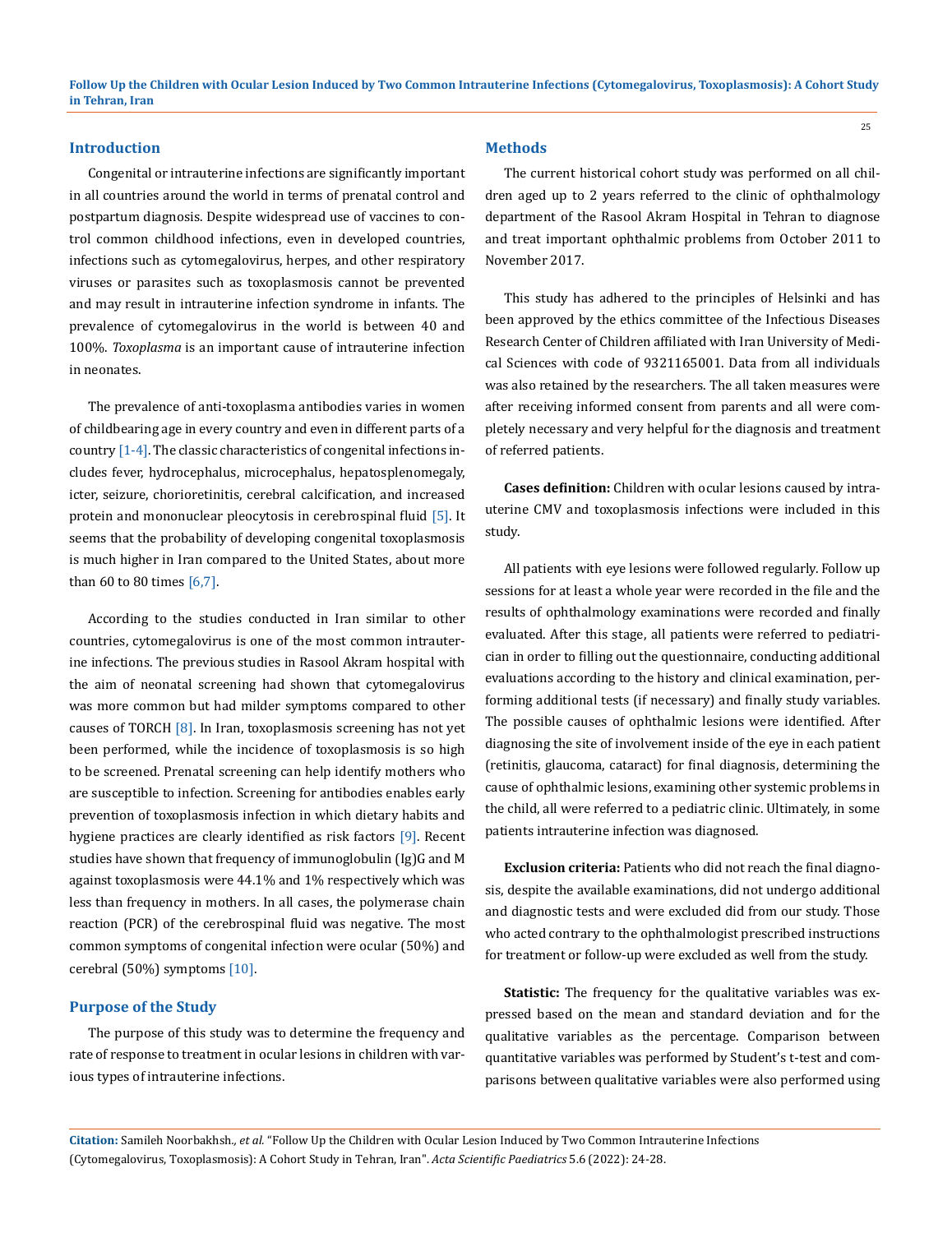Chi-square test or Fisher's exact test. SPSS software, version 18 (IBM SPSS, Armonk, NY, USA) was used to analyze the data statistics. Levels less than 0.05 were considered significant.

#### **Results**

Totally, between 78 cases of patients with the diagnosis of Intra uterine infection, 37 of them had ophthalmic lesions. Of total cases, 25 patients were infected with CMV and 12 were infected with toxoplasmosis. Three patients expired meanwhile. Other patients did not receive antiviral treatment due to parental dissatisfaction, the severity of brain involvement and parental frustration with complete recovery. Due to the mentioned causes, medical treatment were limited to supportive measures such as cerebral shunting, treatment of heart problems and cochlear implants.



**Figure 1:** Selection of cases with ocular disorders due to intrauterine infection

Thirty-seven children were treated and examined for ophthalmic lesions resulted from intrauterine infection. Thirteen cases had specific treatment responses and 24 children did not respond to treatment. Of 12 children with ocular toxoplasmosis, only five patients continued their treatments, with four (80%) appropriate clinical response, but only one patient (20%) did not improve significantly despite treatment. Of 25 infants with cerebral involvement caused by congenital CMV infection, only 18 cases continued treatment. Totally 9 cases showed appropriate clinical responses and remaining 9 patients did not improve significantly despite antiviral therapy. One case did not follow examining sessions after treatment. The lack of response to CMV treatment was mainly observed in patients with severe brain lesions from birth. The best response to treatment was reported in patients with hearing loss, ocular involvement and no brain involvement. Comparison between patients' clinical response to antiviral drugs based on sex and other variables could not be concluded due to the small

number of cases. The ophthalmic involvement was not different between two groups of with and without clinical response  $(P = 0.3)$ . The mean age of patients who had a good clinical response did not differ significantly from the unresponsive group  $(4 \pm 1.5 \text{ compared}$ to  $4.2 \pm 2.5$  months) (P = 0.7).

#### **Discussion**

In present study 25 patients with ocular lesion were infected with CMV and 12 were infected with toxoplasmosis. The ocular lesions responded well to specific treatment in 80% of toxoplasma cases and 50% of cytomegalovirus patients.

The unresponsive of CMV infection to antiviral therapy was generally observed in patients with severe brain damage at birth (due to severity and involvement in the early months of fetal period). The best response to treatment was detected in patients with hearing loss and ophthalmic lesions without cerebral involvement. The clinical response of CMV to specific drugs was not dependent on age of them. On the other hand, congenital CMV infection has been one of the most common causes in infants suspected of having intrauterine infections [11].

In a CMV study in Isfahan they reported that in 1617 neonates only 8 cases at birth (49%) were positive in urine CMV-PCR (Polymerase chain reaction) that were mostly immature. In 3 patients, the clinical symptoms were temporary and resolved. In one case, a slight hearing loss was reported in the next follow-up [12].

The first epidemiological study of toxoplasma in pregnant women in Tehran showed that totally 34.3% of patients had previous immunity and 7% with recent antibody (IgM), which did not differ from the prevalence of toxoplasma infection in voluntary blood donors in Iran.

About 35% of blood donors (IgG and IgM antibodies were 31.4% and 2.74% positive, respectively [13]. In a recent meta-analysis study in Iran, it was shown that pregnant women accidentally had 41% antibodies against toxoplasma. IgG was 34% and IgM 4%. This varied in different provinces. The highest safety was 53% in the southern parts and the lowest in the eastern regions with 33% [9]. Congenital toxoplasmosis infections caused by maternal infection during pregnancy have been identified as a common cause of intrauterine infection. In another perspective study, congenital toxoplasmosis in 270 infants was evaluated on umbilical cord blood at birth. According to this study, IgG was positive in 44% and

**Citation:** Samileh Noorbakhsh*., et al.* "Follow Up the Children with Ocular Lesion Induced by Two Common Intrauterine Infections (Cytomegalovirus, Toxoplasmosis): A Cohort Study in Tehran, Iran". *Acta Scientific Paediatrics* 5.6 (2022): 24-28.

26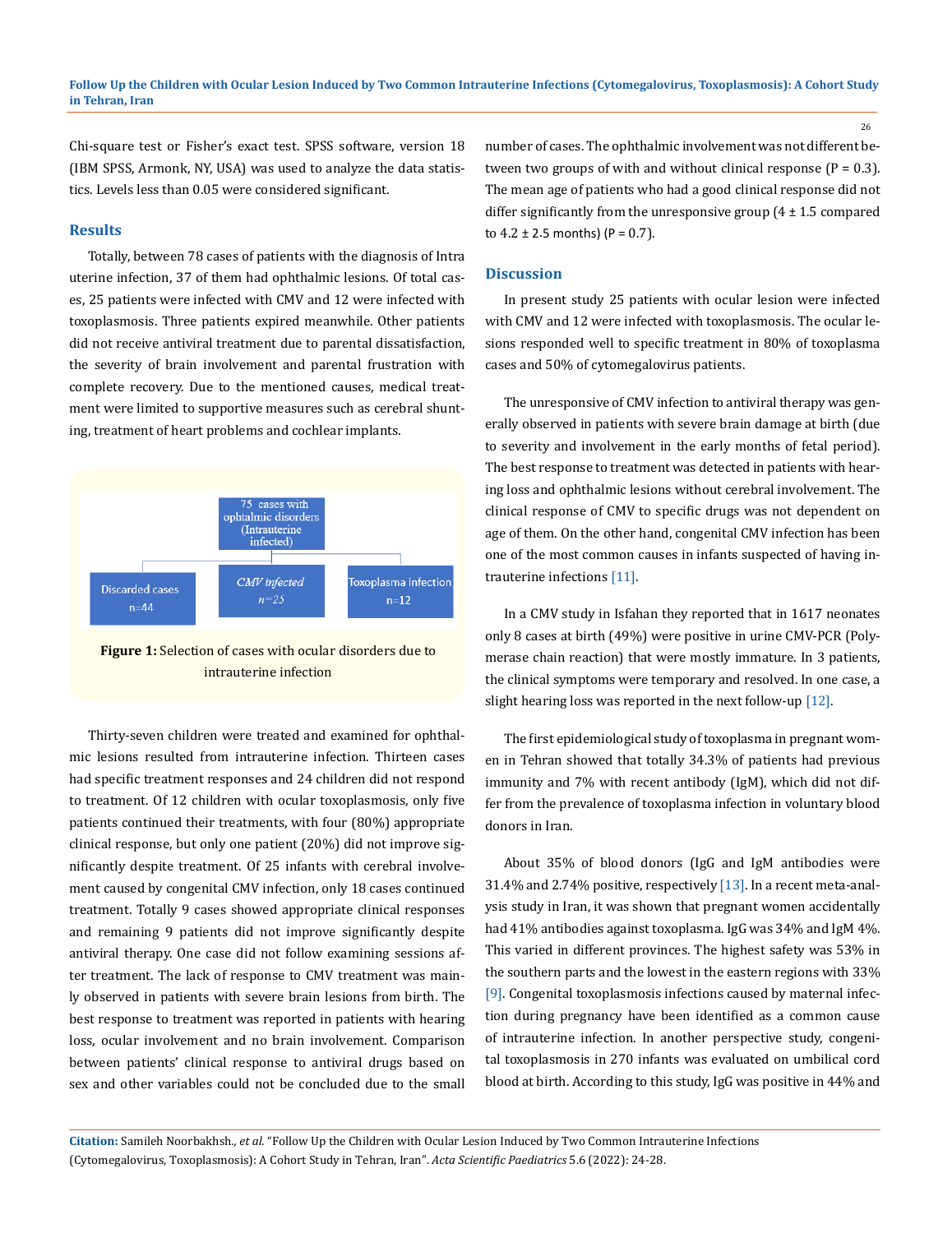IgM in 1.5% of neonates. Only 50% of IgM positive cases had ocular symptoms and 50% had cerebral symptoms  $[10]$ .

#### **Conclusion**

Successful treatment will be obtained in near 80% of ocular toxoplasmosis, so anti toxoplasma treatment is recommended in all confirmed cases. About 50% of CMV infected cases (with hearing loss, ocular involvement) might respond well to antiviral therapy, we recommend anti CMV treatment in any age (< 2 years old) but it is not indicated in CMV infected cases with severe brain involvement.

#### **Ethics Approval and Consent to Participate**

This study was accredited by Ethical Committee of Iran University of Medical Sciences. Helsinki Declaration was respected across the study and the informed consent form was signed by the parents.

#### **Competing Interests**

The authors declare no conflict of interest in preparing this study.

#### **Funding**

This study received no specific grant from any funding agency in the public, institutions or not-for-profit sectors.

#### **Consent Approval**

All authors confirm consent for publication.

#### **Availability of Data**

All authors confirm Availability of data and materials.

#### **Authors' Contributions**

NS designed and supervised the study, writing the initial report.

VM visited and interpreted the patients data; AS and RA analyzed data.

TL were major contributors in rewriting and English editing the manuscript.

SA methodology and Analysis.

All of authors read and approved the final manuscript.

#### **Acknowledgment**

This paper is based on the result of a dissertation entitled "Determining the frequency and response rate of ophthalmic lesions in children with various types of intrauterine infections (cytomegalovirus and toxoplasmosis)" in 2017 and code of 3081 has been implemented with the support of the Infectious Diseases Research Center of Iran University of Medical Sciences.

#### **Bibliography**

- 1. [Kenneson A and Cannon MJ. "Review and meta-analysis of the](https://pubmed.ncbi.nlm.nih.gov/17579921/)  [epidemiology of congenital cytomegalovirus \(CMV\) infection".](https://pubmed.ncbi.nlm.nih.gov/17579921/) *[Reviews in Medical Virology](https://pubmed.ncbi.nlm.nih.gov/17579921/)* 17.4 (2007): 253-276.
- 2. Dollard SC., *et al*[. "New estimates of the prevalence of neuro](https://www.researchgate.net/publication/6294395_New_estimates_of_the_prevalence_of_neurological_and_sensory_sequelae_and_mortality_associated_with_congenital_cytomegalovirus_infection)[logical and sensory sequelae and mortality associated with](https://www.researchgate.net/publication/6294395_New_estimates_of_the_prevalence_of_neurological_and_sensory_sequelae_and_mortality_associated_with_congenital_cytomegalovirus_infection) [congenital cytomegalovirus infection](https://www.researchgate.net/publication/6294395_New_estimates_of_the_prevalence_of_neurological_and_sensory_sequelae_and_mortality_associated_with_congenital_cytomegalovirus_infection)*". Reviews in Medical Virology* [17.5 \(2007\): 355-363.](https://www.researchgate.net/publication/6294395_New_estimates_of_the_prevalence_of_neurological_and_sensory_sequelae_and_mortality_associated_with_congenital_cytomegalovirus_infection)
- 3. Yamamoto AY., *et al*[. "Congenital cytomegalovirus infection as](https://www.ncbi.nlm.nih.gov/pmc/articles/PMC3222783/) [a cause of sensorineural hearing loss in a highly immune pop](https://www.ncbi.nlm.nih.gov/pmc/articles/PMC3222783/)ulation". *[The Pediatric Infectious Disease Journal](https://www.ncbi.nlm.nih.gov/pmc/articles/PMC3222783/)* 30.12 (2011): [1043-1046.](https://www.ncbi.nlm.nih.gov/pmc/articles/PMC3222783/)
- 4. [James SH and Kimberlin DW. "Advances in the prevention and](https://www.ncbi.nlm.nih.gov/pmc/articles/PMC4908547/) [treatment of congenital cytomegalovirus infection".](https://www.ncbi.nlm.nih.gov/pmc/articles/PMC4908547/) *Current [Opinion in Pediatrics](https://www.ncbi.nlm.nih.gov/pmc/articles/PMC4908547/)* 28.1 (2016): 81-85.
- 5. Barbi M., *et al*[. "A wider role for congenital cytomegalovirus in](https://journals.lww.com/pidj/Abstract/2003/01000/A_wider_role_for_congenital_cytomegalovirus.12.aspx)[fection in sensorineural hearing loss".](https://journals.lww.com/pidj/Abstract/2003/01000/A_wider_role_for_congenital_cytomegalovirus.12.aspx) *The Pediatric Infectious Disease Journal* [22.1 \(2003\): 39-42.](https://journals.lww.com/pidj/Abstract/2003/01000/A_wider_role_for_congenital_cytomegalovirus.12.aspx)
- 6. Thalib L., *et al*[. "Prediction of congenital toxoplasmosis by](https://obgyn.onlinelibrary.wiley.com/doi/abs/10.1111/j.1471-0528.2005.00486.x) [polymerase chain reaction analysis of amniotic fluid".](https://obgyn.onlinelibrary.wiley.com/doi/abs/10.1111/j.1471-0528.2005.00486.x) *BJOG: [An International Journal of Obstetrics and Gynaecology](https://obgyn.onlinelibrary.wiley.com/doi/abs/10.1111/j.1471-0528.2005.00486.x)* 112.5 [\(2005\): 567-574.](https://obgyn.onlinelibrary.wiley.com/doi/abs/10.1111/j.1471-0528.2005.00486.x)
- 7. Naing ZW., *et al*[. "Congenital cytomegalovirus infection in](https://www.ncbi.nlm.nih.gov/pmc/articles/PMC4934990/) [pregnancy: a review of prevalence, clinical features, diagno](https://www.ncbi.nlm.nih.gov/pmc/articles/PMC4934990/)sis and prevention". *[The Australian and New Zealand Journal of](https://www.ncbi.nlm.nih.gov/pmc/articles/PMC4934990/)  [Obstetrics and Gynaecology](https://www.ncbi.nlm.nih.gov/pmc/articles/PMC4934990/)* 56.1 (2016): 9-18.
- 8. [Rossi P. "Diagnostic kits in parasitology: which controls?"](https://pubmed.ncbi.nlm.nih.gov/15305705/) *Parasitologia* [46.1-2 \(2004\): 145-149.](https://pubmed.ncbi.nlm.nih.gov/15305705/)
- 9. Sotoodeh A., *et al*[. "Cytomegalovirus immunity in South of](https://thescipub.com/abstract/10.3844/ajidsp.2010.8.12) Iran". *[American Journal of Infectious Diseases](https://thescipub.com/abstract/10.3844/ajidsp.2010.8.12)* 6 (2010): 8-12.
- 10. Bagheri L., *et al*[. "Seroprevalence of cytomegalovirus infection](https://www.bjid.org.br/en-seroprevalence-cytomegalovirus-infection-among-pregnant-articulo-S1413867012000530)  [among pregnant women in Eastern Iran".](https://www.bjid.org.br/en-seroprevalence-cytomegalovirus-infection-among-pregnant-articulo-S1413867012000530) *The Brazilian Journal [of Infectious Diseases](https://www.bjid.org.br/en-seroprevalence-cytomegalovirus-infection-among-pregnant-articulo-S1413867012000530)* 16 (2012): 402-403.
- 11. [Rhead WJ and Irons M. "The call from the newborn screening](https://pubmed.ncbi.nlm.nih.gov/15157599/) [laboratory: frustration in the afternoon".](https://pubmed.ncbi.nlm.nih.gov/15157599/) *Pediatric Clinics of North America* [51.3 \(2004\): 803-818.](https://pubmed.ncbi.nlm.nih.gov/15157599/)

27